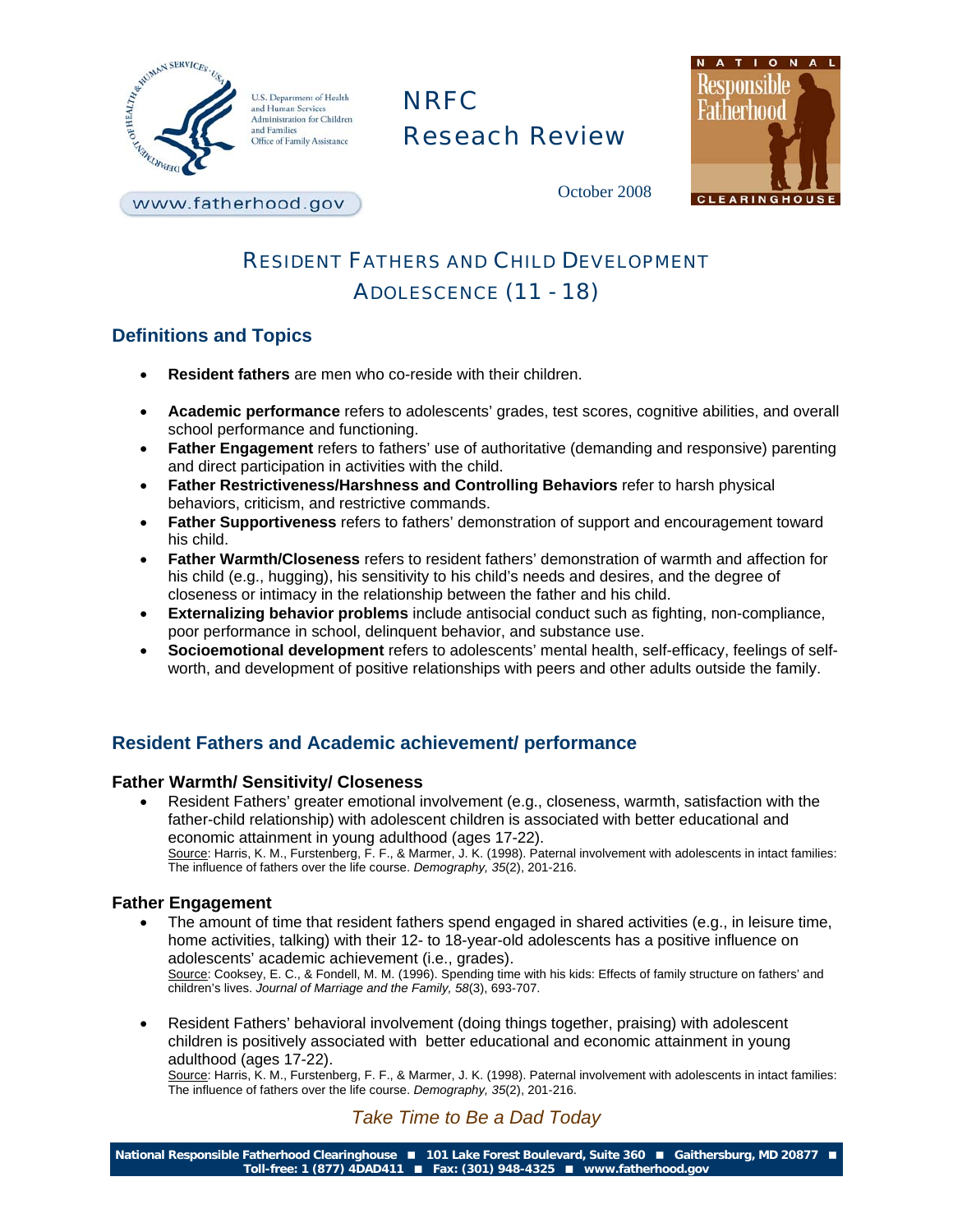



- Children in grades kindergarten through 12 are more likely to do well academically, to participate in extracurricular activities, and to enjoy school and are less likely to have ever repeated a grade or to have been suspended or expelled from school if their fathers are highly involved in their schooling (e.g., attending a general school meeting, attending a regularly scheduled parentteacher conference, attending a school or class event, and serving as a volunteer at the school).Source: Nord, C. W. (1998). *Students do better when their fathers are involved at school* (NCES 98-121). Washington, DC: U.S. Department of Education, National Center for Education Statistics.
- Adolescents aged 14 to 18 who report having highly involved resident fathers (e.g., fathers spend time with them, talk with them about worries, show an interest in their schooling, and help them plan for the future) report more positive attitudes toward school than adolescents who report having less involved fathers.

Source: Flouri, E., Buchanan, A., & Bream, V. (2002). Adolescents' perceptions of their fathers' involvement: Significance to school attitudes. *Psychology in the Schools, 39*(5), 575-582.

## **Socioemotional Development**

#### **Father Warmth/ Sensitivity/ Closeness**

- Resident Fathers' emotional involvement (e.g., closeness, warmth, satisfaction with the fatherchild relationship) with children during adolescence is positively associated with less psychological distress in young adulthood (ages 17-22). A decrease in father involvement over the course of adolescence is associated with higher rates of depression in early adulthood. Source: Harris, K. M., Furstenberg, F. F., & Marmer, J. K. (1998). Paternal involvement with adolescents in intact families: The influence of fathers over the life course. *Demography, 35*(2), 201-216.
- Adolescents aged 14-19 who report feeling closer to their resident fathers have higher selfesteem and fewer depressive symptoms (measured on the CES-D). Source: Field, T., Lang, C., Yando, R., & Bendell, D. (1995). Adolescents' intimacy with parents and friends *Adolescence, 30*(117), 133-140.
- Fifteen- and sixteen-year-old adolescents who report having a secure attachment to their resident fathers have less conflict in their peer interactions. Source: Ducharme, J., Doyle, A. B., & Markiewicz, D. (2002). Attachment security with mother and father: Associations with adolescents' reports of interpersonal behavior with parents and peers. *Journal of Social and Personal Relationships, 19,* 203.
- Adolescents with depressed mothers are less likely to exhibit internalizing behavior problems if they have positive, close relationships with their resident fathers. Source: Tannenbaum, L., & Forehand, R. (1994). Maternal depressive mood: the role of the father in preventing adolescent problem behaviors. *Behaviour Research and Therapy, 32*, 321-325.
- A higher-quality father-child relationship or stepfather-stepchild relationship is associated with higher self-esteem (measured by the Piers-Harris Children's Self-Concept Scale) among adolescents.

Source: Amato, P. R. (1986). Father involvement and the self-esteem of children and adolescents. *Australian Journal of Sex, Marriage & Family, 7*(1), 6-16.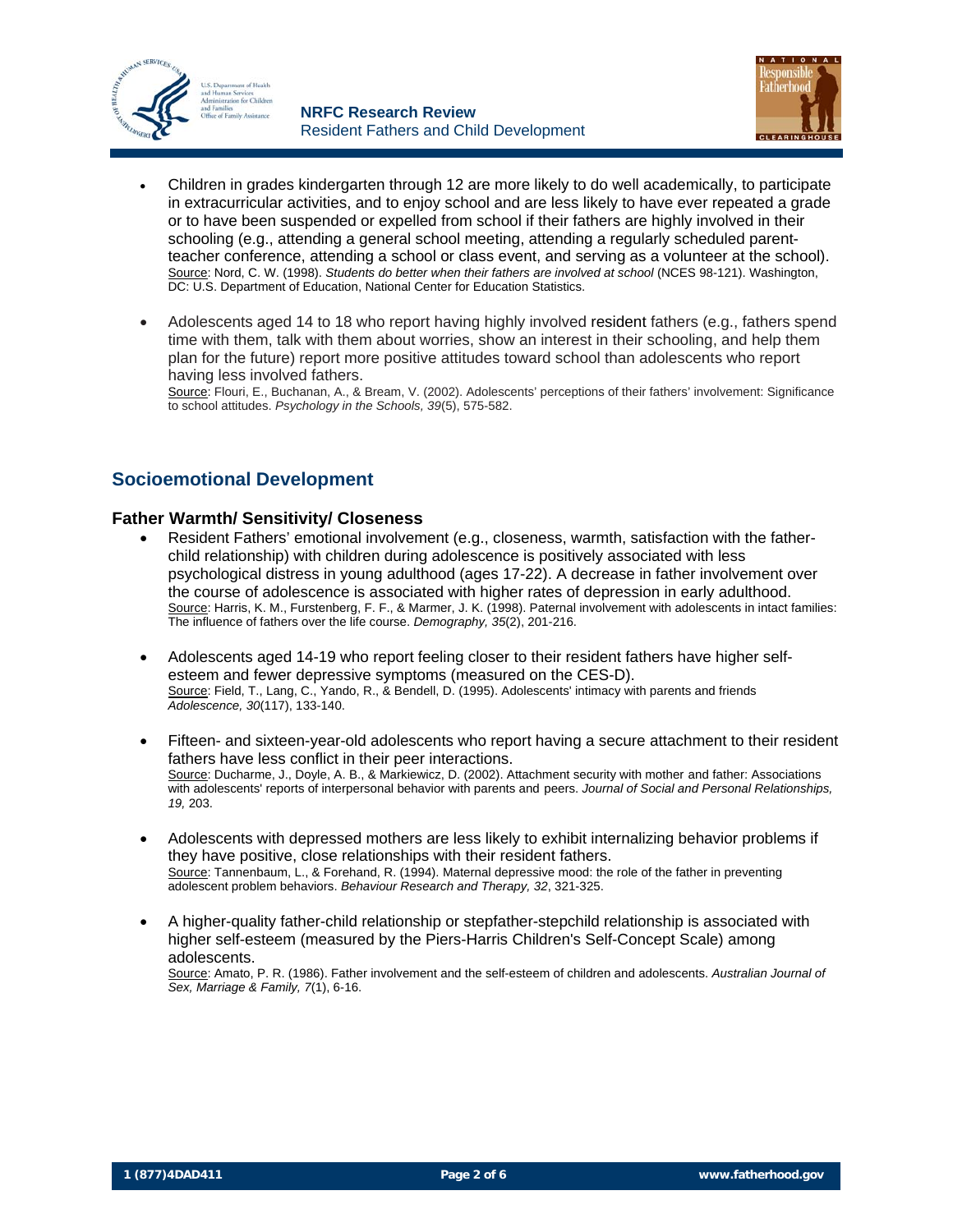



#### **Father Supportiveness**

- Adolescents (ages 11-18) who perceive their resident fathers as being highly accepting of them (measured by the Parental Acceptance-Rejection Questionnaire, Child PARQ: Father Version) exhibit better psychological adjustment (measured by the Personality Assessment Questionnaire, Child PAQ), compared with adolescents who perceive their fathers as being less accepting. Source: Veneziano, R. A., & Rohner, R. P. (1998 ). Perceived paternal acceptance, paternal involvement, and youths' psychological adjustment in a rural, biracial southern community. *Journal of Marriage and the Family, 60*, 335-343.
- African American adolescents between the ages of 14 and 17 who report that their resident fathers are significant male role models to them show fewer symptoms of depression and anxiety (measured by the Brief Symptom Inventory, BSI), compared with adolescents who report that their fathers are not significant role models.

Source: Salem, D. A., Zimmerman, M. A., & Notaro, P. C. (1998). Effects of family structure, family process, and father involvement on psychosocial outcomes among African American adolescents. *Family Relations, 47*, 331-341.

• Resident Fathers who believe it is important for females to be attractive and to be careful about their food intake are more likely to have 13-15 year old daughters who develop eating disorders (i.e., induce vomiting to lose weight).

Source: Dixon, R. S., Gill, J. M. W., & Adair, V. A. (2003). Exploring paternal influences on the dieting behaviors of adolescent girls. *Eating Disorders, 11*, 39–50.

#### **Father Engagement**

• Higher levels of resident father engagement (e.g., time spent with child, hugging child, showing interest in child's schooling, and talking with child) are associated with high levels of life satisfaction among 13-19 year old British boys. High father involvement also protects boys from extreme victimization through bullying.

Source: Flouri, E., & Buchanan, A. (2002). Life satisfaction in teenage boys: The moderating role of father involvement and bullying. *Aggressive Behavior, 28*, 126-133.

- Adolescents between the ages of 14 and 18 whose resident fathers are highly involved (e.g., spends time with child, talks through worries, helps child with school work) report they are happier and more confident than adolescents whose fathers are less involved. Source: Flouri, E., & Buchanan, A. (2003). The role of mother involvement and father involvement in adolescent bullying behavior. *Journal of Interpersonal Violence*, *18*(6), 634-644.
- Resident father's involvement (measured by the Inventory of Father Involvement) is positively associated with prosocial behavior (measured with the Strengths and Difficulties Questionnaire, SDQ) in 11- to 19-year-old White and Indian British adolescents. For White British boys, resident father's involvement is associated with fewer peer problems, and for White British girls, resident father's involvement is associated with fewer total difficulties, conduct problems, and peer problems (also measured with the SDQ).

Source: Flouri, E. (2005). Father's involvement and psychological adjustment in Indian and White British secondary school age children. *Child and Adolescent Mental Health, 10*(1), 32–39.

• African American adolescents between the ages of 14 and 17 whose resident fathers spend more time engaged in shared activities with them show fewer symptoms of depression (measured by the Brief Symptom Inventory, BSI), compared with adolescents who report that their fathers spend less time with them.

Source: Salem, D. A., Zimmerman, M. A., & Notaro, P. C. (1998). Effects of family structure, family process, and father involvement on psychosocial outcomes among African American adolescents. *Family Relations, 47*, 331-341.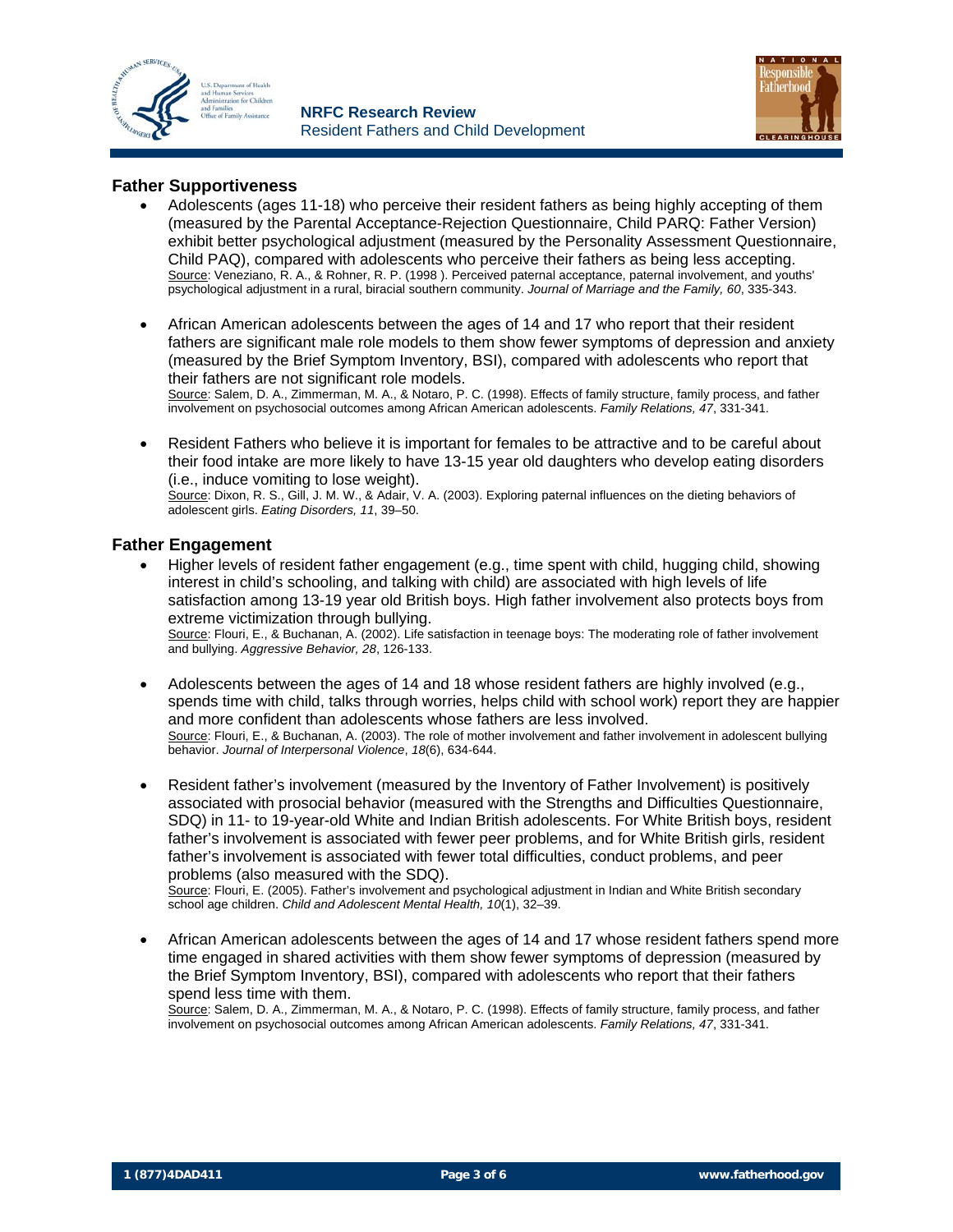



- Resident fathers' interest in their daughter's education at age 16 protects against adult psychological distress (measured by the Malaise Inventory) when daughters are adults (age 33). Source: Flouri, E., & Buchanan, A. (2003). The role of father involvement in children's later mental health. *Journal of Adolescence, 26*, 63–78.
- Higher resident father involvement is associated with fewer adolescent behavioral difficulties and less hyperactivity, and with higher levels of prosocial behavior in adolescents (all assessed with the Strengths and Difficulties Questionnaire). Source: Flouri, E. (2008). Fathering and adolescents' psychological adjustment: The role of fathers' involvement,

residence and biology status. *Child Care, Health & Development, 34*(2), 152-161.

#### **Father Restrictiveness/ Harshness and Controlling Behaviors**

• Resident fathers who use more inductive disciplinary techniques (e.g., give reasons for rules, ask adolescents' opinions, reason with and explain decisions) and less harsh discipline (e.g., yelling, physical discipline) have adolescents who exhibit higher self-efficacy (i.e., a sense of mastery and control over their environments) in the seventh grade.

Source: Whitbeck, L. B., Simons, R. L., Conger, R. D., Wickrama, K. A. S., Ackley, K. A., & Elder G. H. (1997). The effects of parents' working conditions and family economic hardship on parenting behaviors and children's self-efficacy. *Social Psychology Quarterly, 60*(4), 291-303.

## **Externalizing Behaviors**

#### **Father Warmth/ Sensitivity/ Closeness**

- Adolescents who report feeling close to and having a warm, caring relationship with their resident fathers are less likely to engage in delinquent acts (i.e., violence, theft, disorder, and running away), compared with adolescents who report less closeness with their fathers. Source: National Fatherhood Initiative. (2004). *Family structure, father closeness, and delinquency: A report from the National Fatherhood Initiative*. Gaithersburg, MD: Author.
- Adolescents who report feeling close to and having a warm, caring relationship with their resident fathers are less likely to abuse substances (i.e., smoke cigarettes, drink alcohol, use inhalants, and use hard drugs), compared with adolescents who report less closeness with their fathers. Source: National Fatherhood Initiative. (2004). *Family structure, father closeness, and drug abuse: A report from the National Fatherhood Initiative*. Gaithersburg, MD: Author.
- Resident fathers' emotional involvement (e.g., closeness, warmth, satisfaction with the fatherchild relationship) with adolescent children is associated with less delinquency in young adulthood (ages 17-22). A decrease in father involvement over the course of adolescence is associated with higher rates of delinquency in early adulthood. Source: Harris, K. M., Furstenberg, F. F., & Marmer, J. K. (1998). Paternal involvement with adolescents in intact families: The influence of fathers over the life course. *Demography, 35*(2), 201-216.
- High levels of resident father support of (e.g., hugging, praising) and closeness with 5- to 18-yearold children are associated with fewer child behavior problems at home (e.g., running away, trouble with police, emotional/behavioral problems, and parent reports of how difficult the child is to raise) and at school (e.g., repeating a grade, getting suspended/expelled). Source: Amato, P. R., & Rivera, F. (1999). Paternal involvement and children's behavior problems. *Journal of Marriage and Family, 61*(2), 375-384.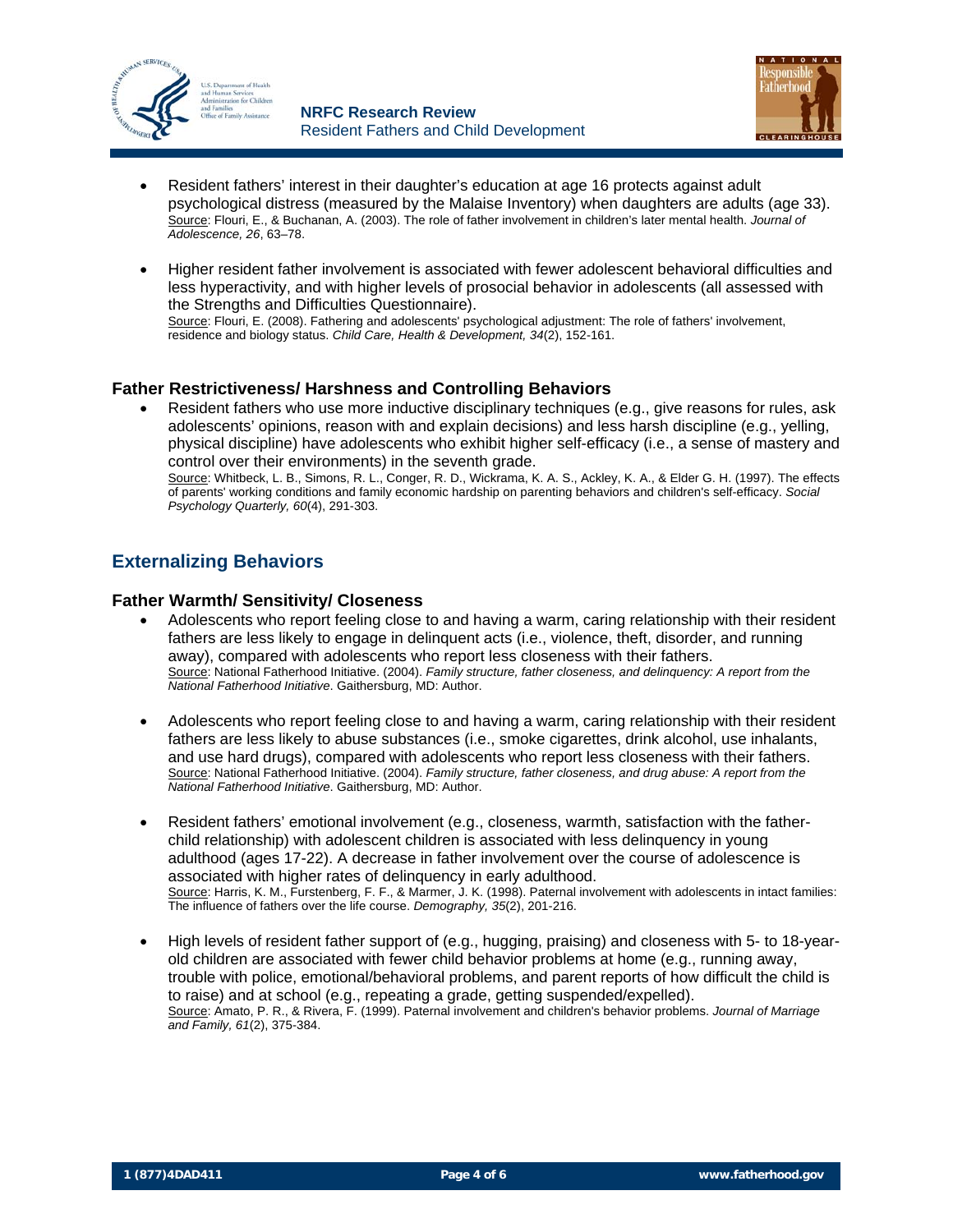



- High levels of resident father closeness and supportiveness are associated with a lower likelihood that youth will engage in delinquency (e.g., carrying a gun, stealing, damaging property, selling drugs) or substance use (e.g., drug, alcohol, tobacco use). Source: Bronte-Tinkew, J., Moore, K. A., Capps, R. C., & Zaff, J. (2006). The influence of father involvement on youth risk behaviors among adolescents: A comparison of native-born and immigrant families. *Social Science Research, 35*, 181- 209.
- A positive father-child relationship (indicated by high levels of closeness and supportiveness) is associated with a lower likelihood that adolescents will engage in multiple risky behaviors (i.e., delinquent activities and substance use), especially for male adolescents. Source: Bronte-Tinkew, J., Moore, K. A., & Carrano, J. (2006). The father-child relationship, parenting styles, and adolescent risk behaviors in intact families. *Journal of Family Issues, 27*(6), 850-881.
- Adolescents with depressed mothers are less likely to exhibit externalizing behavior problems if they have a positive father-child relationship. Source: Tannenbaum, L., & Forehand, R. (1994). Maternal depressive mood: the role of the father in preventing adolescent problem behaviors. *Behaviour Research and Therapy, 32*, 321-325.
- African American adolescents between the ages of 14 and 17 who report that their resident fathers are significant male role models to them exhibit fewer problem behaviors (including delinquency and alcohol, drug, and tobacco use), compared with adolescents who report that their fathers are not significant role models. Source: Salem, D. A., Zimmerman, M. A., & Notaro, P. C. (1998). Effects of family structure, family process, and father

involvement on psychosocial outcomes among African American adolescents. *Family Relations, 47*, 331-341.

#### **Father Engagement**

• High levels of resident father engagement (e.g., eating together, engaging in activities, playing, talking, helping with homework) with their 5- to 18-year-old children are associated with fewer child behavior problems at home (e.g., running away, trouble with police, emotional/behavioral problems, and parent reports of how difficult the child is to raise) and at school (e.g., repeating a grade, getting suspended/expelled).

Source: Amato, P. R., & Rivera, F. (1999). Paternal involvement and children's behavior problems. *Journal of Marriage and Family, 61*(2), 375-384.

• Resident fathers' greater behavioral involvement (doing things together, praising) with adolescent children is associated with less delinquency in young adulthood (ages 17-22). A decrease in father involvement over the course of adolescence is associated with higher rates of delinquency in early adulthood.

Source: Harris, K. M., Furstenberg, F. F., & Marmer, J. K. (1998). Paternal involvement with adolescents in intact families: The influence of fathers over the life course. *Demography, 35*(2), 201-216.

- Boys whose resident fathers were highly involved (e.g., took child on outings, read to child, managed child, showed interest in child's education) at age 7 are less likely to report having been in trouble with the law at age 16. Source: Flouri, E. & Buchanan, A. (2002). Father involvement in childhood and trouble with the police in adolescence: Findings from the 1958 British Cohort**.** *Journal of Interpersonal Violence, 17,* 689-701.
- High levels of paternal monitoring are associated with a lower likelihoods that youth will engage in a first act of delinquency (e.g., carrying a gun, stealing, damaging property, selling drugs) or substance use (e.g., drug, alcohol, tobacco use). Source: Bronte-Tinkew, J., Moore, K. A., Capps, R. C., & Zaff, J. (2006). The influence of father involvement on youth risk behaviors among adolescents: A comparison of native-born and immigrant families. *Social Science Research, 35*, 181- 209.